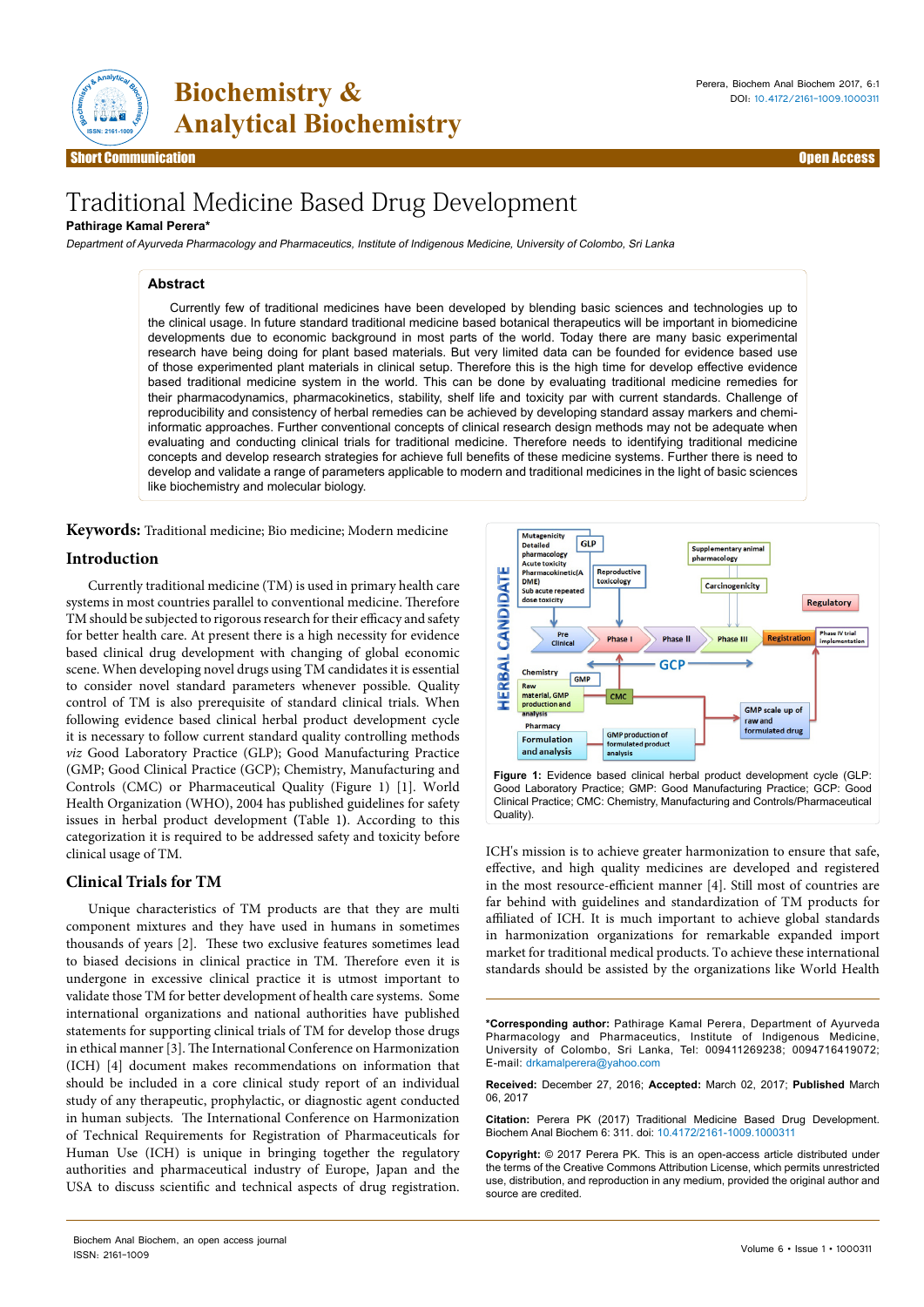Page 2 of 3

### **Category 1: Indigenous herbal medicines**

These can be used freely by the local community or region, and no safety data would be

required. However, if the medicines in this category are introduced into the market or moved beyond the local community or region, their safety has to be reviewed by the established national drug control agency. If the medicines belong to safety category 1, safety data are not needed. If the medicines belong to safety category 2, they have to meet the usual requirements for safety of herbal medicines. Medicines belonging to safety category 3, i.e. 'herbal medicines of uncertain safety', will be identical to that of any new substance.

**Category 2: Herbal medicines in systems**

The medicines in this category have been used for a long time and have been officially

documented. Review of the safety category is necessary. If the medicines are in safety categories 1 or 2, safety data would not be needed. If the medicines belong to safety category 3, they have to meet the requirements for safety of 'herbal medicines of uncertain safety'.

**Category 3: Modified herbal medicines**

The medicines in this category can be modified in any way including dose, dosage form, mode of administration, herbal medicinal ingredients, methods of preparation, or medical indications based on categories 1 and 2. The medicines have to meet the requirements of safety of herbal medicines or requirements for the safety of 'herbal medicines of uncertain safety', depending on the modification.

## **Category 4: Imported/exported products with a herbal medicine base**

Exported products shall require safety data, which have to meet the requirements for safety

of herbal medicines or requirements for safety of 'herbal medicines of uncertain safety', depending on the safety requirement of the importing/recipient countries. **Source:** Guidelines for the Regulation of Herbal Medicines in the South-East Asia Region, Based on Developed at the Regional Workshop on the Regulation of Herbal Medicines, Bangkok, 24-26 June 2003, World Health Organization (WHO), 2004

#### **Table 1:** Guidelines for the regulation of herbal medicines.

| <b>Ethical requirement</b>   | <b>Definition</b>                                                                                                                                                                                                                                                                                                 |
|------------------------------|-------------------------------------------------------------------------------------------------------------------------------------------------------------------------------------------------------------------------------------------------------------------------------------------------------------------|
| Collaborative partnership    | Research leadership must include bilateral representation based on mutual respect between equal partners with community advice.<br>It includes a responsibility to invest in the scientific training and capacity-building for ongoing research in a host country where such<br>resources are not well developed. |
| Social value                 | Knowledge gained from the research should have the potential to lead to new generalizable knowledge or improvements in health.<br>Partners should specify in advance to whom benefits will accrue and in what way.                                                                                                |
| Scientific validity          | Research should be designed to produce beneficial and generalizable knowledge. This includes designing research so that it can be<br>feasibly implemented in the settings where it will be conducted.                                                                                                             |
| Fair subject selection       | Subjects should be selected on the basis of scientific importance, not based on convenience, vulnerability or bias.                                                                                                                                                                                               |
| Favorable risk-benefit ratio | The potential benefits of individual participation should outweigh the risks of participation. Benefits to the community or population<br>being studied should also be optimized. Compelling societal benefit can justify risks to individuals in certain circumstances.                                          |
| Independent review           | To maintain the integrity of the research, bodies not tied to the investigators must agree that the risks and potential benefits of the<br>research are justified.                                                                                                                                                |
| Informed consent             | Investigators must obtain valid permission for study participation from subjects in a manner that is sensitive to the cultural context in<br>which the study is conducted.                                                                                                                                        |
| Respect for subjects         | Researchers should have a plan for how the research results will be disseminated; ensuring participants know their right to withdraw,<br>and monitoring the research for relevant adverse events.                                                                                                                 |

**Table 2:** A comprehensive framework for research ethics.

**S. No Operational guidance: information needed to support clinical trials of herbal products (OG – CTHP)** 1. Conventional modern allopathic medicinal drugs containing a chemically-defined pharmaceutical ingredient, herbal products are, almost always, mixtures of partially or wholly uncharacterized constituents; and that being a mixture provides putative therapeutic advantages of one constituent enhancing the efficacy of one or more others in an additive or synergistic fashion, or of one constituent minimizing the side-effects of others. 2. OG – CTHP has asserted that assessing their efficacy does not require attempts to purify herbal medicines down to single constituents or chemical entities.  $\beta$  Phase 1 studies in healthy volunteers are generally unnecessary for most herbal medicines if their substantial prior human use conveys reasonable confidence that these regimens can safely be administered to small numbers of carefully monitored clinical participants in phase 2 trials. 4. Crucial stipulation of the CTHP is that, notwithstanding historical evidence of safety, in both phase 2 clinical trials with small numbers of participants and large phase 3 trials (which include several hundred to several thousand), safety of participants should be assured by a comprehensive literature review as well as by specified protocol provisions.

**Table 3:** Operational guidance: Information needed to support clinical trials of herbal products (OG – CTHP).

Organization for developing countries and governments also should implement these tasks in their strategic planning.

## **Ethical Framework for TM**

In general research on TM should be followed by the same ethical requirements as all research related to human participants. An ethical framework previously outlined by Emanuel et al. and revised for international research offers a useful starting point for thinking about the ethics of TM research. This framework includes eight ethical requirements for clinical research (Table 2) [5,6]. These ethical requirements are universal and comprehensive but must be adapted to the particular social context in which the research is implemented.

Most of time when conducting TM clinical research has to adapt some methodologies according to relevancy of the context. According to WHO Operational Guidance, Information Needed to Support Clinical Trials of Herbal Products (OG-CTHP) (Table 3) [3], Phase 1 studies in healthy volunteers are generally unnecessary for most herbal medicines if their substantial prior human use conveys reasonable confidence that these regimens can safely be administered to small numbers of carefully monitored clinical participants in phase 2 trials. Crucial stipulation of the OG-CTHP is that, notwithstanding historical evidence of safety, in both phase 2 clinical trials with small numbers of participants and large phase 3 trials, safety of participants should be assured by a comprehensive literature review as well as by specified protocol provisions.